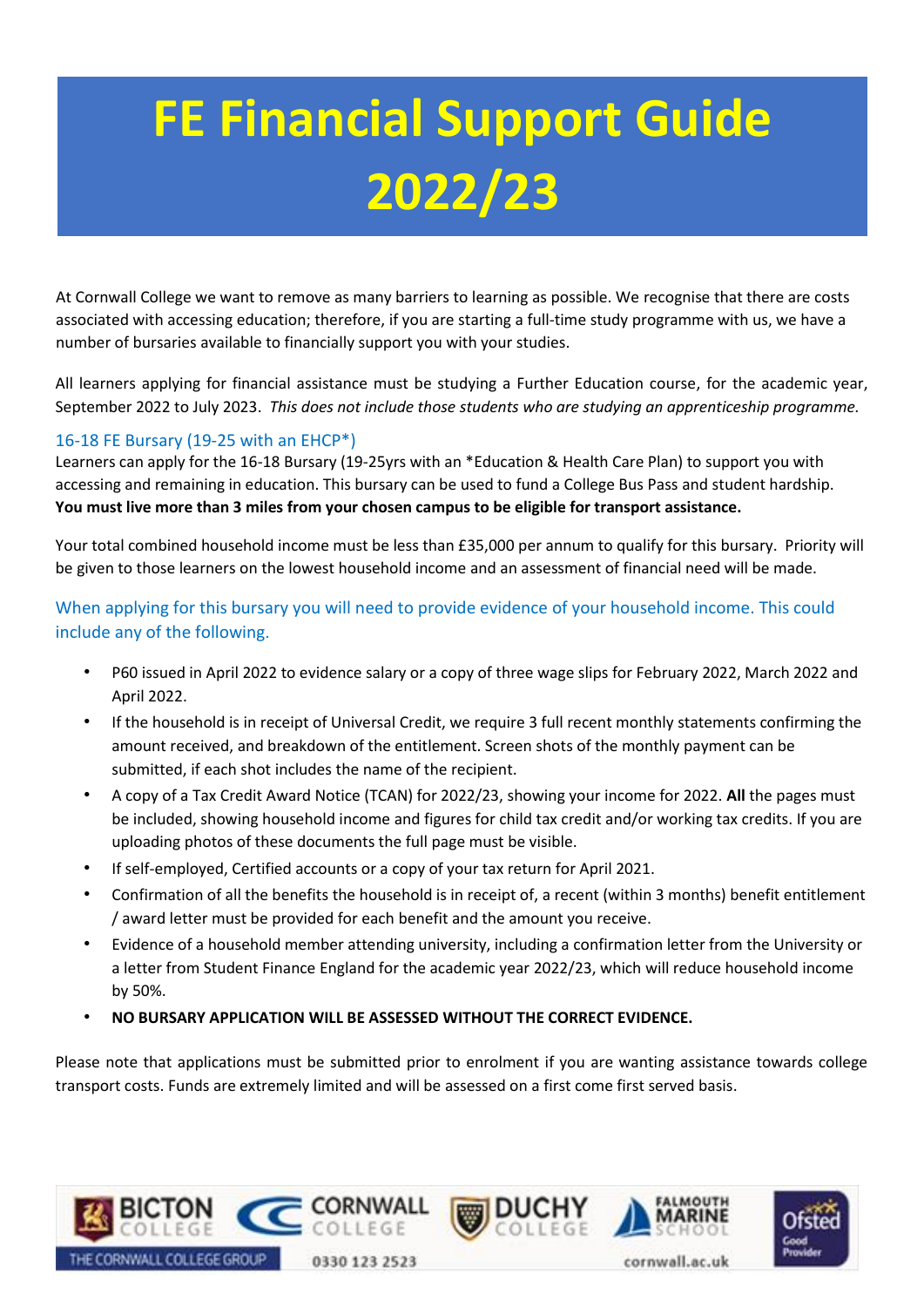## Free College Meals

This entitlement is for learners who are in full time **Further Education** at The Cornwall College Group. Learners must be aged between 16 and 18 years on 31<sup>st</sup> August 2022. If a learner turns 19 during the academic year, they will remain eligible for free meals until the end of the academic year.

Learners aged between 19-25 who are subject to a Learning Difficulty Assessment (LDA) or have an Education & Health Care Plan (EHCP) will also be entitled to free meals whilst at the College, **providing they meet the household income eligibility criteria** and can provide evidence to support this.

## Eligibility Criteria

If the household is in receipt of any of the benefits listed below and the income is below **£16,190**, the learner may be eligible for free meals.

You must complete a bursary application form and provide evidence for your free meal entitlement to be approved.

# When applying for this bursary you will need to provide evidence of your household income. This could include any of the following:

- Universal Credit (you must provide 3 recent statements along with any deductions. Earnings must be under £7,400 pa to qualify)
- Jobseekers Allowance income based.
- ESA income related Employment Support Allowance.
- Income Support.
- Guaranteed element of State Pension Credit.
- Child Tax Credits (you cannot be in receipt of Working tax credits)
- A letter from the Local Authority confirming entitlement of free meals at School

## **Vulnerable Young Learner (VYL) Bursary**

This is for learners who are aged between 16-19 and in one of the defined vulnerable groups: -

- **Young person who is currently in care or a Looked After child** this is children that are looked after by the Local Authority on a voluntary basis (Section 20 of the Children Act 1989) or under a Care Order (Section 31 of the Children Act 1989)
- **Care leaver** this is defined as: -

A young person aged 16 and 17 who was previously looked after for a period of 13 weeks consecutively (or periods amounting to 13 weeks) which began after the age of 14 and ended after the age of 16 **or** A young person aged 18 or above who was looked after prior to becoming 18 for a period of 13 weeks consecutively (or periods amounting to 13 weeks) which began after the age of 14 and ended after the age of 18.

- **Young person who is in receipt of Income Support or Universal Credit in their own right –** This shows that the young person is financially supporting themselves and anyone else who is dependent on them.
- **Disabled young people who receive both Disability Living Allowance (DLA) or Personal Independence Payment (PIP) as well as Employment Support Allowance (ESA).** You must be in receipt of both.

In order to receive an award a learner must complete the bursary application form and provide the supporting evidence required.

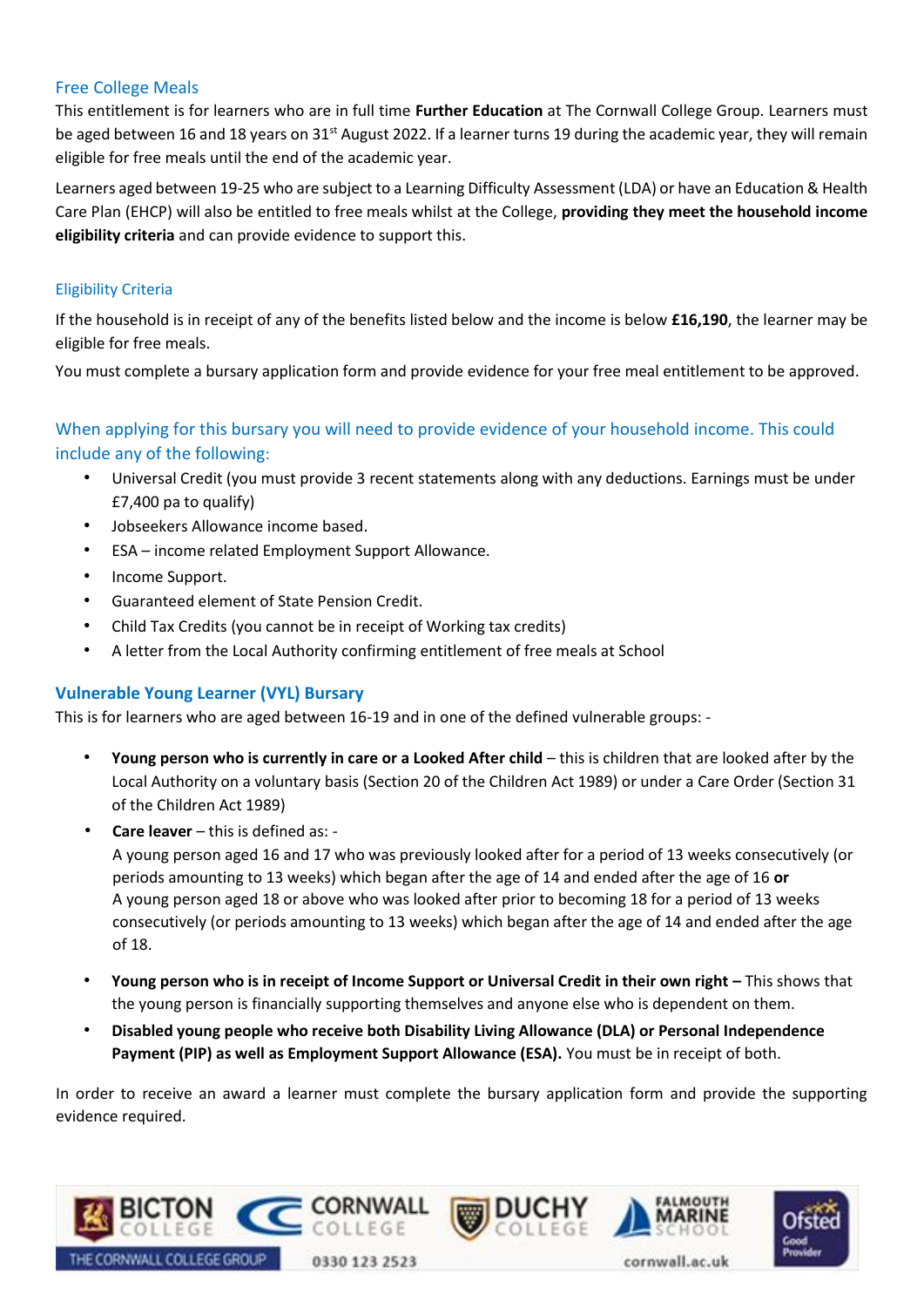These young people can receive **up to** £1200 per academic year depending on their financial circumstances and what their individual needs are to participate in education. Learners will be asked to provide information about what is required, they will not automatically be awarded £1200.

If a learner is awarded a bursary and travels to college using a college transport pass, the cost of that pass will automatically be deducted from their bursary award, to cover the cost of the pass. **You must live more than 3 miles from your chosen campus to be eligible for transport assistance.** 

A meeting with your Study Programme Manager / Engagement and Progression Officer will take place in the first few days of your new term to ascertain and apply for any additional assistance or equipment required.

## When applying for this bursary you will need to provide one or more of the following:

Written confirmation from the Local Authority of learners' current looked after or leaving care status (confirming the learner meets the criteria as above).

- A recent letter confirming that the young person is in receipt of Income Support stating the amount they have been awarded.
- Copies of 3 recent monthly Universal Credit Statements, it must be a copy of the full statement showing the breakdown of the entitlement. Screen shots of the monthly payment can be submitted, if each shot includes the name of the recipient.
- A recent letter to confirm that the young person is in receipt of both DLA / PIP **and** ESA. The letter must also state the amount awarded.

## Childcare Funding

## If you are aged 16-19 you can access childcare funding through the Care to Learn Scheme

If you are under 20 at the start of you course and you are the main carer for your child and in receipt of Child benefit you may be eligible for funding towards your childcare. For more information and to apply for Care to Learn visit [www.gov.uk/care-to-learn](http://www.gov.uk/care-to-learn)

If you apply for Care to Learn funding, you must notify the Student Finance team and provide a copy of your Child benefit letter to us, for us to approve your Care to Learn payments. Please email [studentfinance@cornwall.ac.uk](mailto:studentfinance@cornwall.ac.uk)

## If you are aged 20+ you can apply for a College Childcare Grant

If you are over 20 years of age at the beginning of your full time Further Education course, you may be eligible for a grant to assist you with your childcare costs. Household income has to be below £40,000. You must complete the 19+ Bursary application first, providing the correct supporting documentation required. A Childcare Support application form will be then sent to you for completion.

Only children aged 14 or under (18 or under if the child has a disability) can be supported. Up to 3 children can be supported up to a maximum of £4250 per child over the academic year. This payment will be made directly to the Childcare provider who must be Ofsted registered. The certificate of registration must be sent as evidence with the application form.

#### Please note:

For **ALL** grants and bursaries, the evidence provided to support the application must be for the year **1 st April 2021 – 31st March 2022**. If the incorrect year is sent the application will **NOT** be assessed until the correct year is sent.

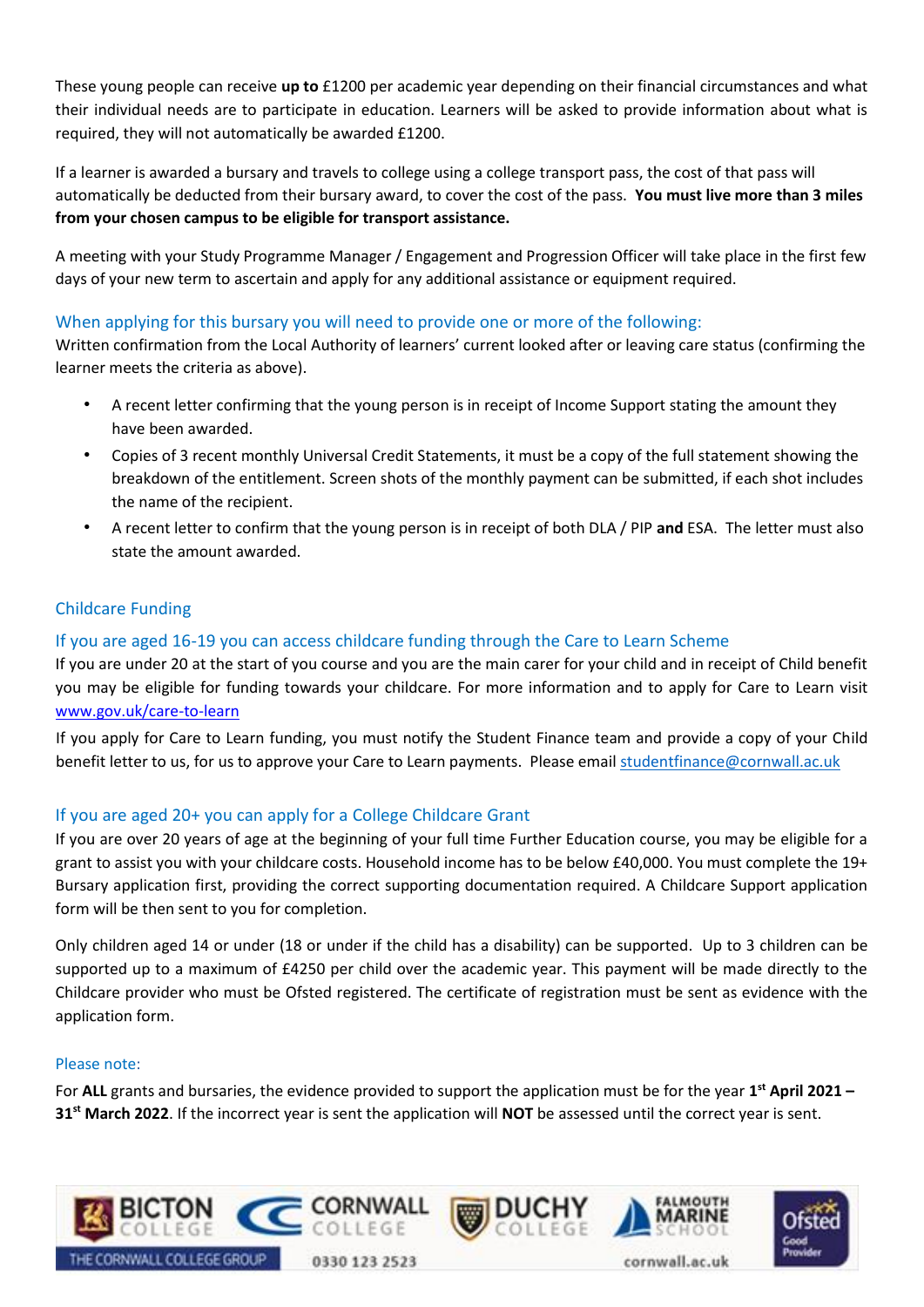## **19+ Further Education Bursary**

This is for learners who are aged 19+ and studying a full-time further education course at levels 1 or 2. *For those learners studying at Level 3, please see Advanced Learner Loan FE Bursary detail further down*. The bursary is aimed at assisting learners with course related costs such as:

- Tuition fee Support Level 1 and 2 courses only. If you need to pay your course fees and cannot obtain any fee remission via other routes, we can cover up to x2 sets of tuition fees per academic year. See Advanced Learner Loans further below for information regarding level 3 tuition fees.
- We are able to award a travel allowance of 30 pence per mile calculated via Google maps, for each return journey to college on timetabled days. This travel allowance is capped at a maximum of £80 per month. It will be paid monthly in arrears, by BACS, direct to the learner. Mileage allowances will not be paid if your attendance is below 90%.
- Support towards childcare costs. We can award up to £4250 per child, per year. See Childcare detail above.
- We are able to support with the purchasing of essential equipment and resources that are deemed essential for you to complete your course.
- For some courses we are able to support towards the cost of registration fees / professional memberships and college trips.
- A Hardship Fund could be available for eligible learners, dependent upon personal circumstances.

To receive an award a learner must complete the bursary application form and provide the supporting evidence required. Awards are subject to household income.

- Learners will be assessed on the annual gross household income, including income from the learner's parents/the learner's spouse/partner/legal guardians as appropriate. **It must be below £40,000 for the last financial tax year.**
- Where a learner lives with a partner, the income of both the learner and the learner's partner will be used.
- It is important that you provide **all** the pages of any of the documents requested, names and address' must be clearly visible. Failure to do this will delay your bursary award.

# When applying for this bursary you will need to provide evidence of your household income. This could include any of the following:

- P60 for 2021/2022 to evidence salary or a copy of three wage slips for February 2022, March 2022 and April 2022.
- If the household is in receipt of Universal Credit we require 3 full recent monthly statements confirming the amount received, and breakdown of the entitlement. Screen shots of the monthly payment can be submitted, if each shot includes the name of the recipient.
- A copy of a Tax Credit Award Notice (TCAN) for 2022/23, showing your income for 2022. **All** the pages must be included, showing household income and figures for child tax credit and/or working tax credits. If you are uploading photos of these documents the full page must be visible.
- Confirmation of all the benefits the household is in receipt of, a recent (within 3 months) benefit entitlement/ award letter must be provided for each benefit and the amount you receive.
- If self-employed, Certified accounts or a copy of your tax return for April 2021.
- Evidence of a household member attending university, including a confirmation letter from the University or a letter from Student Finance England for the academic year 2022/23, which will reduce household income by 50%.
- **NO BURSARY APPLICATION WILL BE ASSESSED WITHOUT THE CORRECT EVIDENCE.**





CORNWALL COLLEGE GROUP

cornwall.ac.uk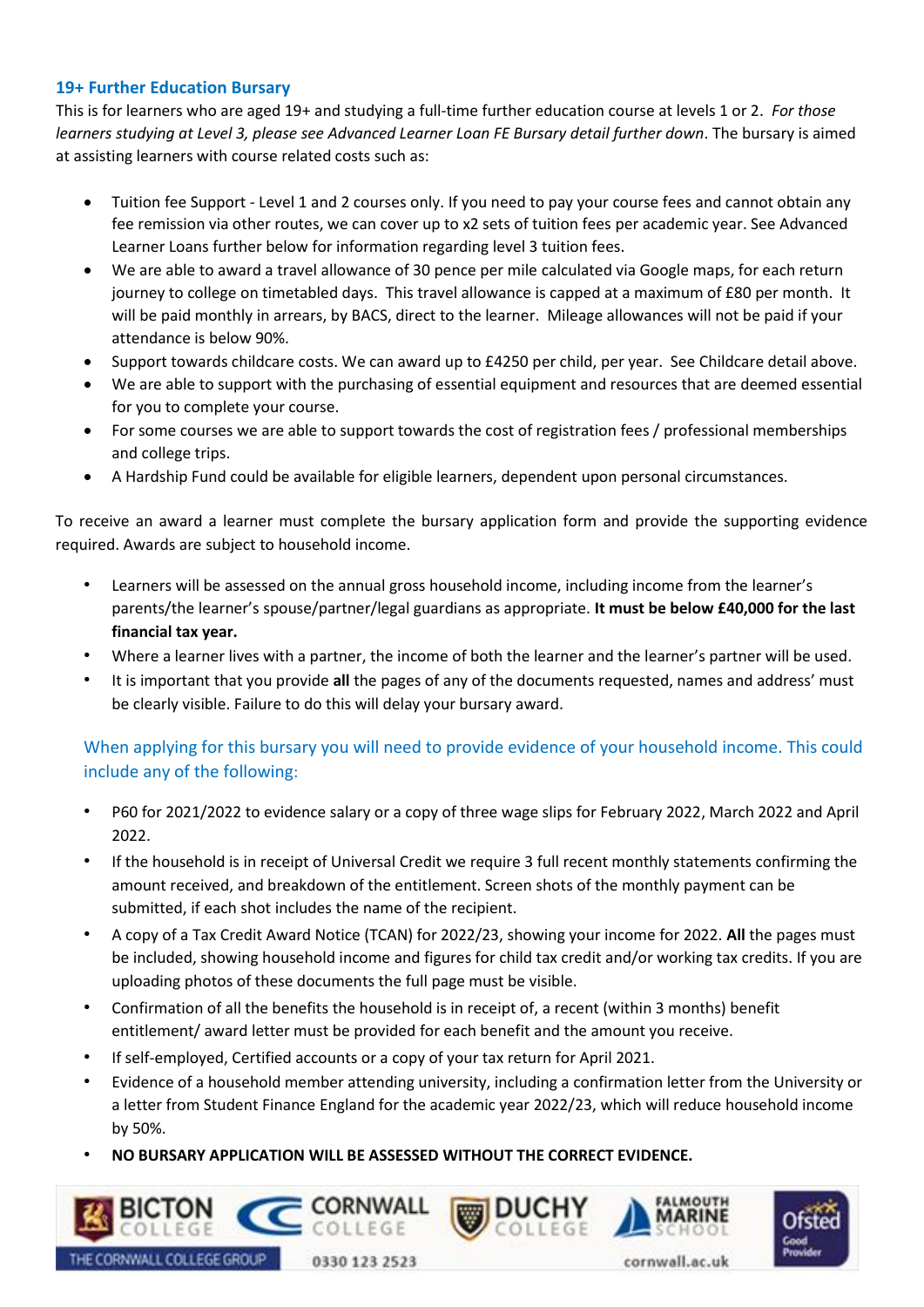## 19+ Advanced Learner Loan FE Bursary

#### Tuition Fees

Learners who are 19+, studying a level 3 qualification and have tuition fees to pay can apply for an Advanced Learner Loan to help pay the fees charged. Most learners aged 19+ studying an eligible qualification will qualify for an Advanced Learner Loan.

The amount you get depends on the course you are studying; you can get the maximum amount to cover your fees or pay part or all the fees yourself. You can apply online, visit [www.gov.uk/advancedlearnerloan](http://www.gov.uk/advancedlearnerloan) [f](http://www.gov.uk/advancedlearnerloan)or further information.

Learners who qualify for an Advanced Learner Loan to cover their course fees may also be eligible for a bursary through the college to support them with other course related costs, see 19+ FE Bursary above.

To qualify learners must meet the eligibility criteria, have a household income of below £40,000 and be able to provide a copy of their Advanced Learner Loan confirmation letter.

Learners must complete the bursary application and provide the evidence of household income as stated in the application.

When applying for this bursary you will need to provide evidence of your household income. This could include any of the following:

- P60 for 2021/2022 to evidence salary or a copy of three wage slips for February 2022, March 2022 and April 2022.
- If the household is in receipt of Universal Credit we require 3 full recent monthly statements confirming the amount received, and breakdown of the entitlement. Screen shots of the monthly payment can be submitted, if each shot includes the name of the recipient.
- A copy of a Tax Credit Award Notice (TCAN) for 2022/23. **All** the pages must be included, showing household income and figures for child tax credit and/or working tax credits. If you are uploading photos of these documents the full page must be visible.
- Confirmation of all the benefits the household is in receipt of, a recent (within 3 months) benefit entitlement/ award letter must be provided for each benefit and the amount you receive.
- If self-employed, Certified accounts or a copy of your tax return for April 2021.
- Evidence of a household member attending university, including a confirmation letter from the University or a letter from Student Finance England for the academic year 2022/23, which will reduce household income by 50%.
- **NO BURSARY APPLICATION WILL BE ASSESSED WITHOUT THE CORRECT EVIDENCE.**

#### Residential Bursary

The residential bursary funds are aimed to support learners on land-based programmes of study that require a residential element. All full time Further Education learners can apply for the residential grant provided that they:

• Live more than 15 miles from the College and there is not a college nearer to their home address doing the same study programme

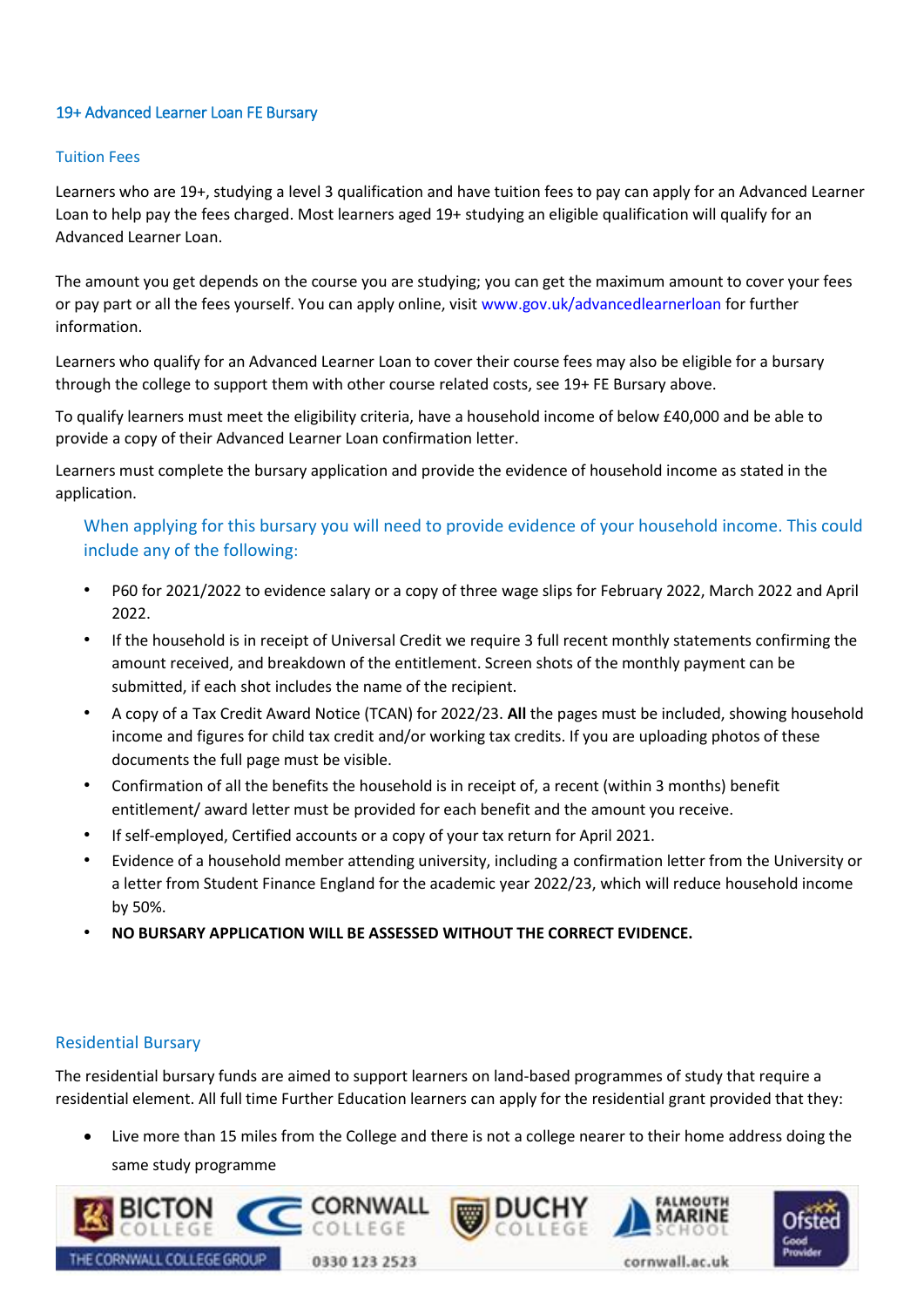**OR** 

The journey to college takes more than 2 hours on public transport.

**AND** 

• **The household income is as below: Less than £40,000 for 16-18yrs (19–25yrs with an EHCP) Less than £31,000 for 19+ & Advanced Learner Loan learners** 

The learner must have a confirmed place on a full time Further Education course at the College and have resided in England for more than 3 years. There is a limited amount of residential bursary fund so it is awarded on a first comefirst-served basis.

An application form must be completed, available to download via our college website. All household income must be declared, and evidence must be provided to support the application. The bursary will not cover all of the accommodation cost.

| <b>Gross Household Income</b> | 16-18yrs (19-25yrs<br>with an EHCP) | 19+yrs & Advanced<br><b>Learner Loan</b><br>(Up to age 30) | Award       |
|-------------------------------|-------------------------------------|------------------------------------------------------------|-------------|
| Up to £30,000                 | £1000 per term                      |                                                            | £3000       |
| £30,001 to £40,000            | £500 per term                       |                                                            | £1500       |
| Up to £31,000                 |                                     | <b>Up to £3458</b>                                         | Up to £3458 |
| Over £31,000                  |                                     | No Award                                                   | No award    |

Evidence to support the residential bursary application for the tax year **April 2021 - March 2022** must include the following:

- A signed copy of your tenancy agreement.
- A copy of a Tax Credit Award Notice (TCAN) for 2022/23. **All** the pages must be included, showing household income and figures for child tax credit and/or working tax credits.
- P60 for April 2022 to evidence salary or a copy of three wage slips for February 2022, March 2022 and April 2022, showing gross income for March 2022.
- If the household is in receipt of Universal Credit we require 3 full recent monthly statements confirming the amount received, and the other elements which make up your payments.
- Confirmation of ALL benefits the household is in receipt of, we require a recent (within 3 months) benefit entitlement/ award letter, the letter has to state the amount you receive.
- Certified accounts if self-employed or a copy of your tax return for April 2021.
- Evidence to confirm a household member is attending university, including a confirmation letter from the University or a letter from Student Finance England for the academic year 2022-22, which will reduce household income by 50%.

No residential bursary will be awarded without the household income evidence. To ensure the financial support is in place for the start of the academic year, the closing date for the Residential Bursary applications is **29th July 2022.**

If you have provided the required evidence by the deadline stated below, your application will be assessed and processed according to the college criteria. You will normally be informed in writing of the result of your application